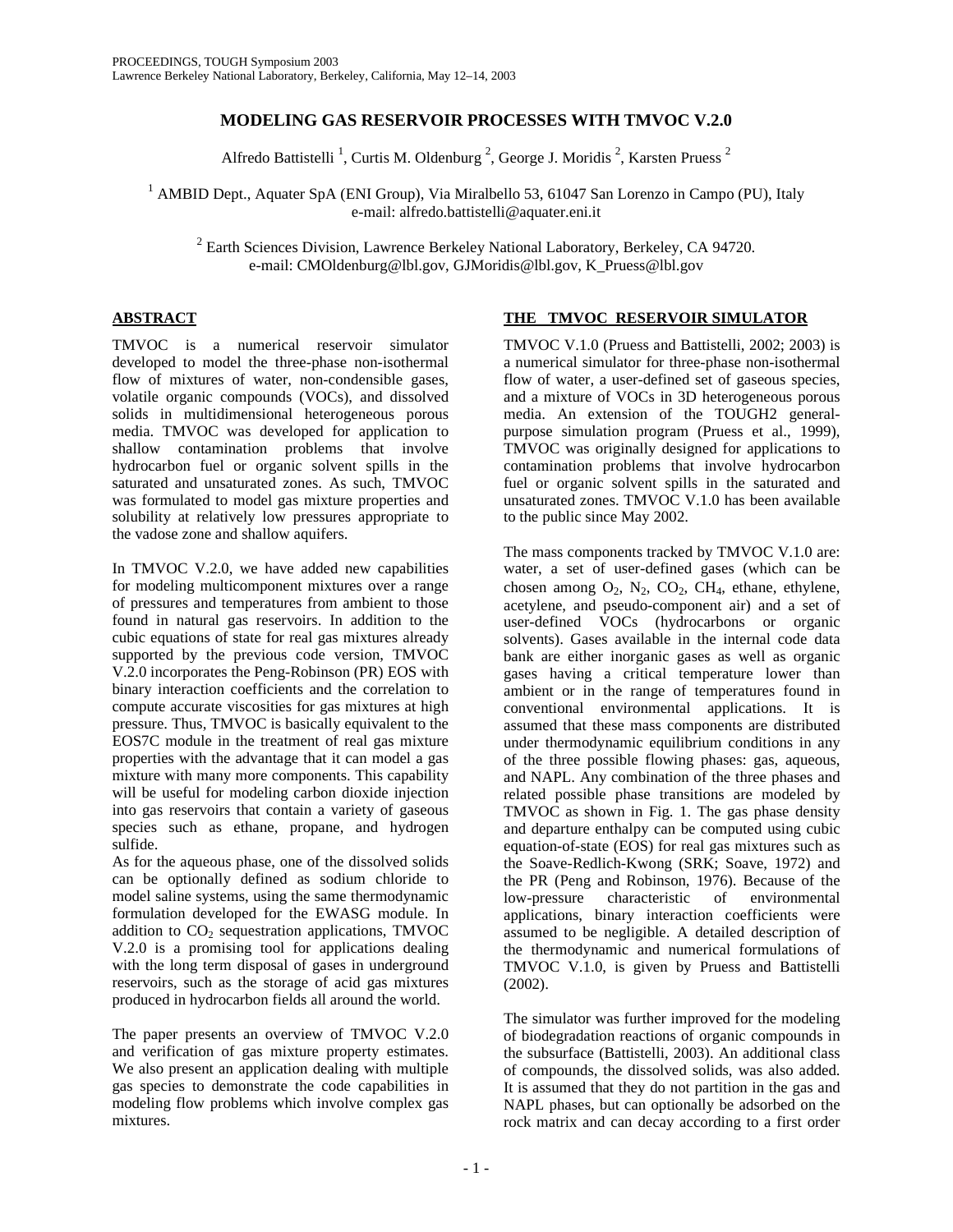kinetic rate law.  $H_2S$  and  $NH_3$  were added to the gases included in the internal data bank of the code.



*Figure 1. Phase combinations and phase transitions modeled by TMVOC. w, g and n stand for aqueous, gas and NAPL. Shaded phase combinations cannot be modeled when dissolved solids are treated.*

#### **TMVOC Version 2.0**

For the modeling of coastal contaminated sites, where even shallow aquifers are often affected by sea water intrusion, the TMVOC simulator was further improved (V.2.0) to include capabilities for calculating the thermodynamic and transport properties of sodium chloride brines (Aquater, 2003). Correlations for calculating the brine vapor pressure, density, viscosity and enthalpy as a function of NaCl concentration, as well as the effects of salinity on the solubility of  $CO_2$ ,  $CH_4$ ,  $O_2$ ,  $N_2$ , and air were taken from the EWASG module of the TOUGH2 simulator (Battistelli et al., 1997). The same treatment of brine properties was also implemented in the ECO2 EOS module developed to model the  $CO<sub>2</sub>$  sequestration in saline aquifers by Pruess and Garcia (2002).

Propane, n- and i-butane were included to the data bank of gases modeled by TMVOC V.2.0, with salting-out effects in the aqueous phase evaluated according to the approach suggested by Soreide and Whitson (1992). The possible precipitation of dissolved solids is not modeled by TMVOC, as it is in EWASG for the precipitation of halite. Thus, the code cannot simulate the disappearance of the aqueous phase when dissolved solids are included: these phase combinations are shaded in Fig.1. On the other hand, single-gas phase conditions can be specified for inactive elements to simulate atmospheric boundary conditions often needed for environmental applications.

#### **MODELING HIGH PRESSURE GAS MIXTURES**

The accurate evaluation of thermodynamic and transport properties of complex gas mixtures is of great interest in several fields of reservoir engineering, including the exploitation of natural gas fields, and the injection of  $CO<sub>2</sub>$  into depleted natural gas reservoirs for carbon sequestration with enhanced gas recovery (CSEGR) (Oldenburg et al., 2001).

The EOS7C module was developed for the TOUGH2 reservoir simulator to model non-isothermal multiphase and multi-component flow and transport in gas reservoirs (Oldenburg et al., 2001). EOS7C considers five mass components (water, brine,  $CO<sub>2</sub>$ , gas tracer,  $CH<sub>4</sub>$ ) and heat. It incorporates a modified version of the PR EOS for calculating real gas mixture properties (density and enthalpy departures) across the entire range of relevant pressures and temperatures (Oldenburg and Benson, 2002). Modifications to the original PR EOS (Peng and Robinson, 1976) were developed by Soreide and Whitson (1992) to accurately model the thermodynamic properties of mixtures of light hydrocarbons  $(CH<sub>4</sub>, ethane, propane, n-butane)$  and inorganic gases  $(CO<sub>2</sub>, H<sub>2</sub>S, N<sub>2</sub>)$  commonly associated with hydrocarbon reservoirs, in equilibrium with high salinity sodium chloride brines. These modifications were aimed to:

- accurately reproduce the brine vapor pressure as function of temperature and salinity;
- evaluate reliable binary interaction coefficients between mixture pairs accounting for temperature and salinity effects.

Gas mixture viscosity is calculated within EOS7C following the model of Chung et al. (1988), whereas the solubility of  $CO<sub>2</sub>$  and  $CH<sub>4</sub>$  is evaluated including the effects of temperature and salinity following the salting-out approach and the experimental results of Cramer (1982), but still neglecting fugacity effects. Verification of physical property calculations in the system  $CH_4$ - $CO_2$ - $H_2O$  was done by comparing EOS7C results against published data and models at pressures and temperatures relevant for CSEGR applications (Oldenburg and Benson, 2002).

The modified PR EOS for real gas mixtures presently included in EOS7C is in principle able to handle a set of chemical compounds including CH4, ethane, propane,  $H_2S$ ,  $CO_2$ ,  $N_2$ , and  $H_2O$ , which are the normal constituents of natural gas reservoirs and are also involved in CSEGR operations. The modified PR EOS was then included into TMVOC V.2.0, as an alternative to the original cubic EOS supported, to allow the evaluation of density, departure enthalpy and dynamic viscosity of multi-component gas mixtures at high pressure and in equilibrium with sodium chloride brines. For its numerical formulation, TMVOC V.2.0 has in principle no limits about the number of gaseous compounds to be modeled. However, this number is limited for practical purposes to 10 in the present version. Thus, TMVOC is basically equivalent to the EOS7C module in the treatment of real gas mixture properties with the advantage that it can model a gas mixture with more components. This capability is useful for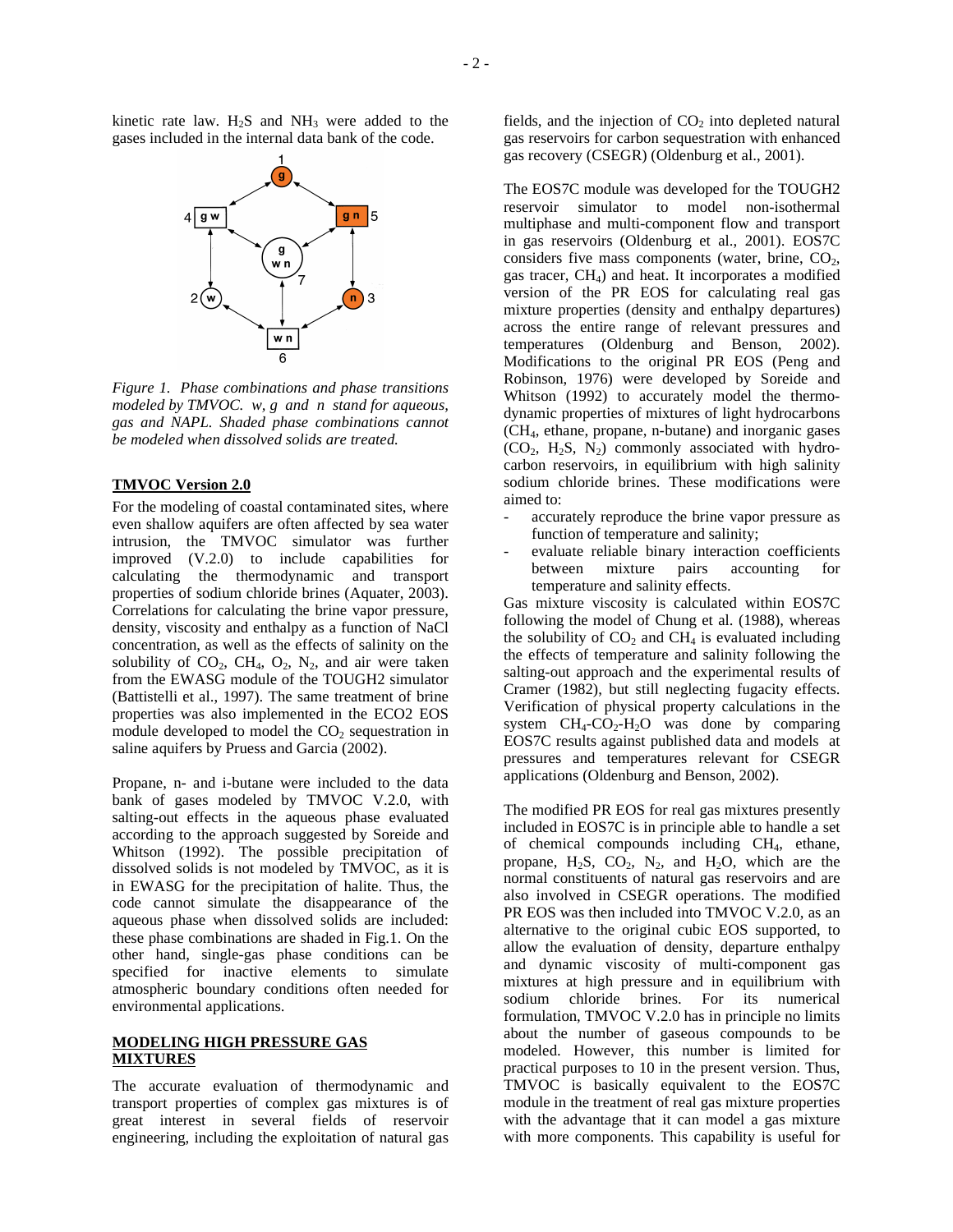the modeling of  $CO<sub>2</sub>$  injection into natural gas reservoirs that contain a variety of gaseous species such as ethane, propane,  $H_2S$  and  $N_2$ . These components are in fact found in typical natural gas reservoirs as shown in Table 1 (McCain, 1990).

*Table 1. Composition of typical natural gas (McCain, 1990).*

| Component          | <b>Molar fraction</b> |
|--------------------|-----------------------|
| Methane            | $70 - 98 %$           |
| Ethane             | $1 - 10\%$            |
| Propane            | trace $-5\%$          |
| <b>Butanes</b>     | $trace - 2\%$         |
| Pentanes           | trace $-1\%$          |
| Hexanes            | $trace - 0.5%$        |
| Heptanes $+$       | trace $-0.5\%$        |
| Nitrogen           | trace $-15%$          |
| Carbon dioxide *   | trace $-5\%$          |
| Hydrogen sulfide * | trace $-3%$           |
| Helium             | $none - 5\%$          |

*\* Occasionally natural gases are found which are predominately carbon dioxide or hydrogen sulfide.*

In addition to  $CO<sub>2</sub>$  sequestration applications, TMVOC V.2.0 is a promising tool for the numerical modeling of the long term storage of other gas mixtures in underground reservoirs, such as the disposal of acid gases obtained during the sweetening process of sour natural gases produced in many hydrocarbon fields all around the world.

#### **PRELIMINARY CODE VERIFICATION**

Preliminary verification tests where performed comparing TMVOC V.2.0 against TOUGH2-EOS7C and other numerical codes (GEM (Computer Modelling Group Ltd., Canada) and SIMUSCOPP (Inst. Français du Pétrol, France)). Test problems were taken from a recent code inter-comparison study that is part of the US GeoSeq project (Oldenburg et al., 2002).

#### **Comparison of Physical Property Estimates**

The first comparison we present is for density  $(\rho)$ , viscosity ( $\mu$ ), and solubility ( $X_L$ ) of CO<sub>2</sub> and CH<sub>4</sub> gas mixtures. As the critical pressure and temperature of  $CO<sub>2</sub>$  (73.8 bars, 31.0°C) will be reached in the subsurface at depths greater than approximately 800 m, injected  $CO<sub>2</sub>$  will most commonly be supercritical in the subsurface. Therefore, we present estimates of physical properties, for the end members and 50-50 mixtures, at both subcritical (Table 2: 40 bars) and supercritical (Table 3: 100 bars) conditions, computed using TMVOC and EOS7C. As shown in Tables 3 and 4, the gas mixture properties evaluated by TMVOC V.2.0 are substantially in agreement with those computed by EOS7C.

| Table 2. Properties of $CO2$ - CH <sub>4</sub> gas mixtures and |  |
|-----------------------------------------------------------------|--|
| aqueous solubility at $40^{\circ}$ C and 40 bar.                |  |

|                    |           | gas phase            |                             |             | aqueous phase                  |                                |
|--------------------|-----------|----------------------|-----------------------------|-------------|--------------------------------|--------------------------------|
| Simulation code    | $X_G$ CH4 | $X0$ CO <sub>2</sub> | $\rho$ (kg/m <sup>3</sup> ) | $\mu$ (Pas) | X <sub>L</sub> CH <sub>4</sub> | X <sub>I</sub> CO <sub>2</sub> |
| <b>TMVOC V.2.0</b> |           | 9.98E-01             | 85.31                       | 1.70E-05    |                                | 1.62E-02                       |
| TOUGH2/EOS7C       |           |                      | 85.45                       | 1.70E-05    | 0                              | 1.62E-02                       |
| Reference values   |           |                      | 83.79                       | 1.73E-05    |                                | 1.37E-02                       |
| TMVOC V.2.0        | 4.99E-01  | 4.99E-01             | 51.94                       | 1.44E-05    | 3.71E-04                       | 8.11E-03                       |
| TOUGH2/EOS7C       | 0.5       | 0.5                  | 51.97                       | 1.44E-05    | 3.73E-04                       | 8.07E-03                       |
| Reference values   | 0.5       | 0.5                  | 51.33                       | 1.67E-05    | 3.66E-04                       | 6.74E-03                       |
| TMVOC V.2.0        | 9.98E-01  |                      | 26.48                       | 1.21E-05    | 7.42E-04                       |                                |
| TOUGH2/EOS7C       |           |                      | 26.42                       | 1.21E-05    | 7.43E-04                       |                                |
| Reference values   |           |                      | 26.10                       |             | 1.23E-05 7.22E-04              | 0                              |

*Table 3. Properties of CO<sup>2</sup> - CH<sup>4</sup> gas mixtures and aqueous solubility at 40° C and 100 bar.*

|                    |           | gas phase            |                             |             | aqueous phase                  |                                |
|--------------------|-----------|----------------------|-----------------------------|-------------|--------------------------------|--------------------------------|
| Simulation code    | $X_G$ CH4 | $X0$ CO <sub>2</sub> | $\rho$ (kg/m <sup>3</sup> ) | $\mu$ (Pas) | X <sub>I</sub> CH <sub>4</sub> | X <sub>1</sub> CO <sub>2</sub> |
| <b>TMVOC V.2.0</b> |           | 9.98E-01             | 564.73                      | 4.34E-05    | 0                              | 4.06E-02                       |
| TOUGH2/EOS7C       |           |                      | 566.00                      | 4.35E-05    | 0                              | 4.03E-02                       |
| Reference values   |           |                      | 631.90                      | 5.04E-05    | 0                              | 2.19E-02                       |
| TMVOC V.2.0        | 4.99E-01  | 4.99E-01             | 155.23                      | 1.81E-05    | $9.27E - 04$                   | 2.03E-02                       |
| TOUGH2/EOS7C       | 0.5       | 0.5                  | 155.16                      | 1.81E-05    | 9.43E-04                       | 2.00E-02                       |
| Reference values   | 0.5       | 0.5                  | 153.97                      | 1.94E-05    | 7.95E-04                       | 1.21E-02                       |
| TMVOC V.2.0        | 9.98E-01  |                      | 71.71                       | 1.42E-05    | 1.86E-03                       |                                |
| TOUGH2/EOS7C       |           |                      | 71.57                       | 1.41E-05    | 1.86E-03                       |                                |
| Reference values   |           |                      | 70.03                       | 1.41E-05    | 1.54E-03                       | $\Omega$                       |

Reference values for gas phase density and dynamic viscosity in Tables 2 and 3 were computed using the NIST (1992) computer code. Reference values for  $CH<sub>4</sub>$  and  $CO<sub>2</sub>$  solubility in the aqueous phase are taken from Wagman et al. (1982), Spycher and Reed (1988), Shock et al. (1989), Johnson et al. (1992).

### **Mixing of Stably Stratified Gases (Problem #1)**

In this problem,  $CO<sub>2</sub>$  and  $CH<sub>4</sub>$  gases are placed in contact one on top of the other, with the lighter  $CH<sub>4</sub>$ on top, in a 100 m long vertical column in the presence of an immobile aqueous phase. Gases mix as controlled by molecular diffusion and associated flow at 40 bar and 40°C under isothermal conditions. The domain, properties, boundary and initial conditions are described in detail by Oldenburg et al. (2002). Although the problem is dominated by diffusion, small advective fluxes arise as diffusive mixing around the interface leads to density changes that affect gas pressure. Figs. 2 and 3 present the pressure and  $CO<sub>2</sub>$  molar concentration profiles computed after 10 and 100 years of mixing by TMVOC (T), TOUGH2-EOS7C (E), GEM (G), and SIMUSCOPP (S).

The mole fraction profiles computed by TMVOC compare well with those of GEM and SIMUSCOPP, whereas the lower mole fractions computed at the bottom of the vertical column by EOS7C are mainly due to the slightly different initial conditions assumed. The differences shown in Fig. 2 for the pressure profile after 100 years of molecular diffusion are likely due to the differences among the codes in formulating the molecular diffusion flux.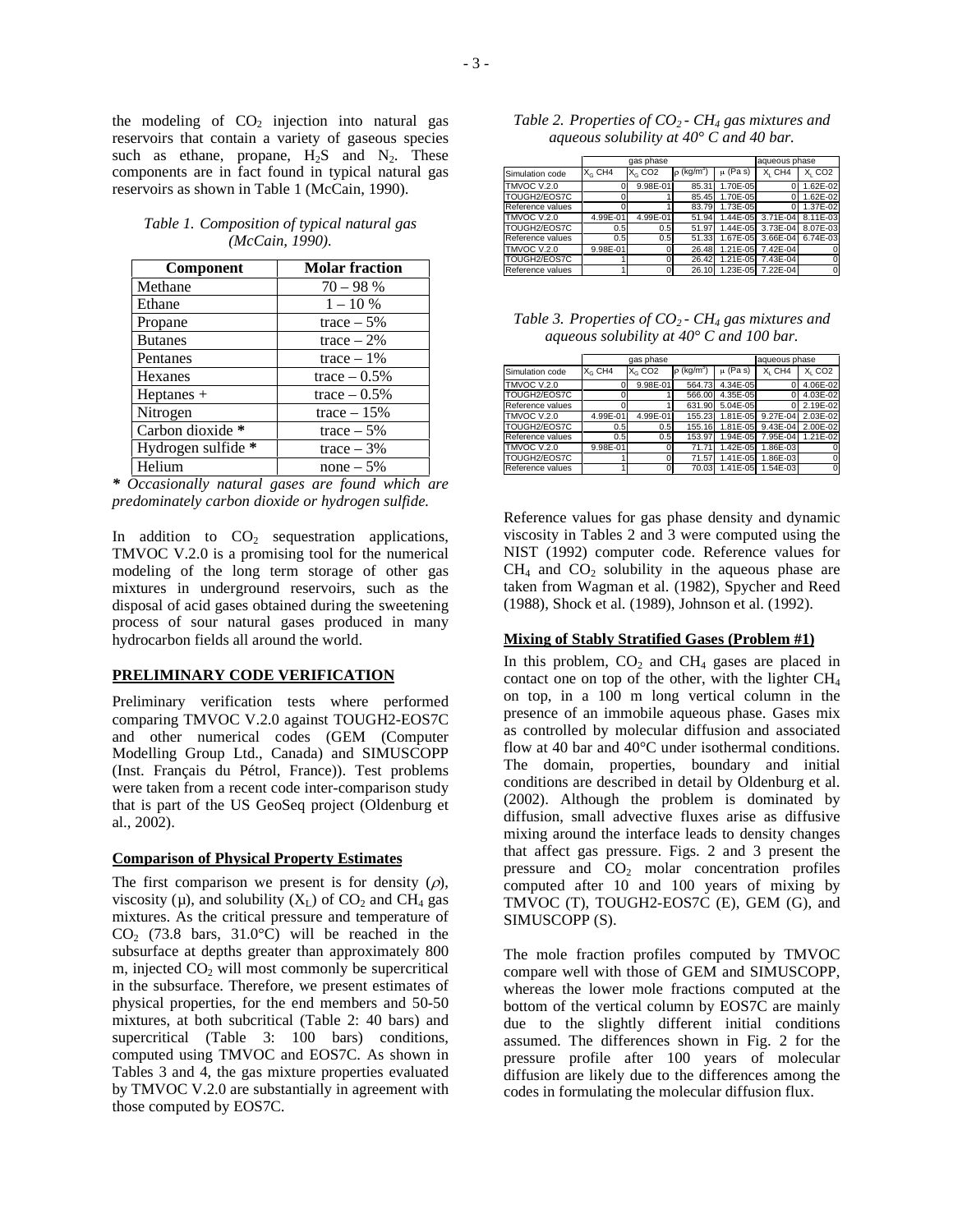

*Figure 2. Simulated pressure profile as function of Z for Problem 1 at 0, 10 and 100 years (T=TMVOC, E=EOS7C, S=SIMUSCOPP, G=GEM).*



*Figure 3. Simulated profile of CO<sup>2</sup> molar fraction in the gas phase as function of Z for Problem 1 at 0, 10 and 100 years (T=TMVOC, E=EOS7C, S=SIMU-SCOPP, G=GEM).*

### **Advective-Diffusive Mixing due to Lateral Density Gradient (Problem #2)**

In this problem  $CO<sub>2</sub>$  and  $CH<sub>4</sub>$  gases are placed sideby-side (with  $CO<sub>2</sub>$  on the left) in a 2D vertical slice with dimensions of 100 m by 100 m, and allowed to mix for 100 years. Complete problem specifications are given by Oldenburg et al., (2002). The strong lateral density gradient between the dense  $CO<sub>2</sub>$  gas and the relatively light  $CH<sub>4</sub>$  gas causes a strong density-driven flow where  $CO<sub>2</sub>$  tends to move downward and  $CH<sub>4</sub>$  tends to move upward to the top of the reservoir. Comparison of results is presented in Fig. 4 as horizontal profiles of  $CO<sub>2</sub>$  mole fraction in the gas phase at  $Z=-50$  m and at two different times of 0.5 and 5 years.

As shown in Fig. 4, variations in results between the four codes are more pronounced than for the previous Test Problem. Thus, larger differences can be expected for cases of more complex flow and transport, even though some of the differences can be linked to slightly different problem formulations used with the different codes.



*Figure 4. Simulated horizontal profile of CO<sup>2</sup> molar fraction in the gas phase at Z=*-*50 m for Test Problem 2 at 0.5 and 5 years (T=TMVOC, E=EOS7C, S=SIMUSCOPP, G=GEM).*

#### **CODE DEMONSTRATION**

The capability of TMVOC to simulate the relevant processes occurring in CSEGR applications are here tested by modeling  $CO<sub>2</sub>$  injection in a depleted natural gas reservoir.

The problem is patterned after the EOS7C application to the Rio Vista gas field, located in California, presented by Oldenburg et al. (2001), even though no attempts to replicate the EOS7C results are made here. Two versions of the problem are discussed: *A*) injection of pure  $CO<sub>2</sub>$  in the reservoir containing pure CH<sub>4</sub>; *B*) injection of a CO<sub>2</sub>-N<sub>2</sub> mixture (80% - 20%) by mass) into the gas reservoir containing a  $CH<sub>4</sub>$ ethane mixture (92% - 8% by mole fraction).

The modeling study is performed using a 2-D model based on the simplified representation of Rio Vista field used by Oldenburg et al. (2001). We use a 1 km wide cross-section with vertical dimension 100 m and horizontal extent 6600 m. The model system was discretized into 660 grid blocks (33 x 20) of sizes 200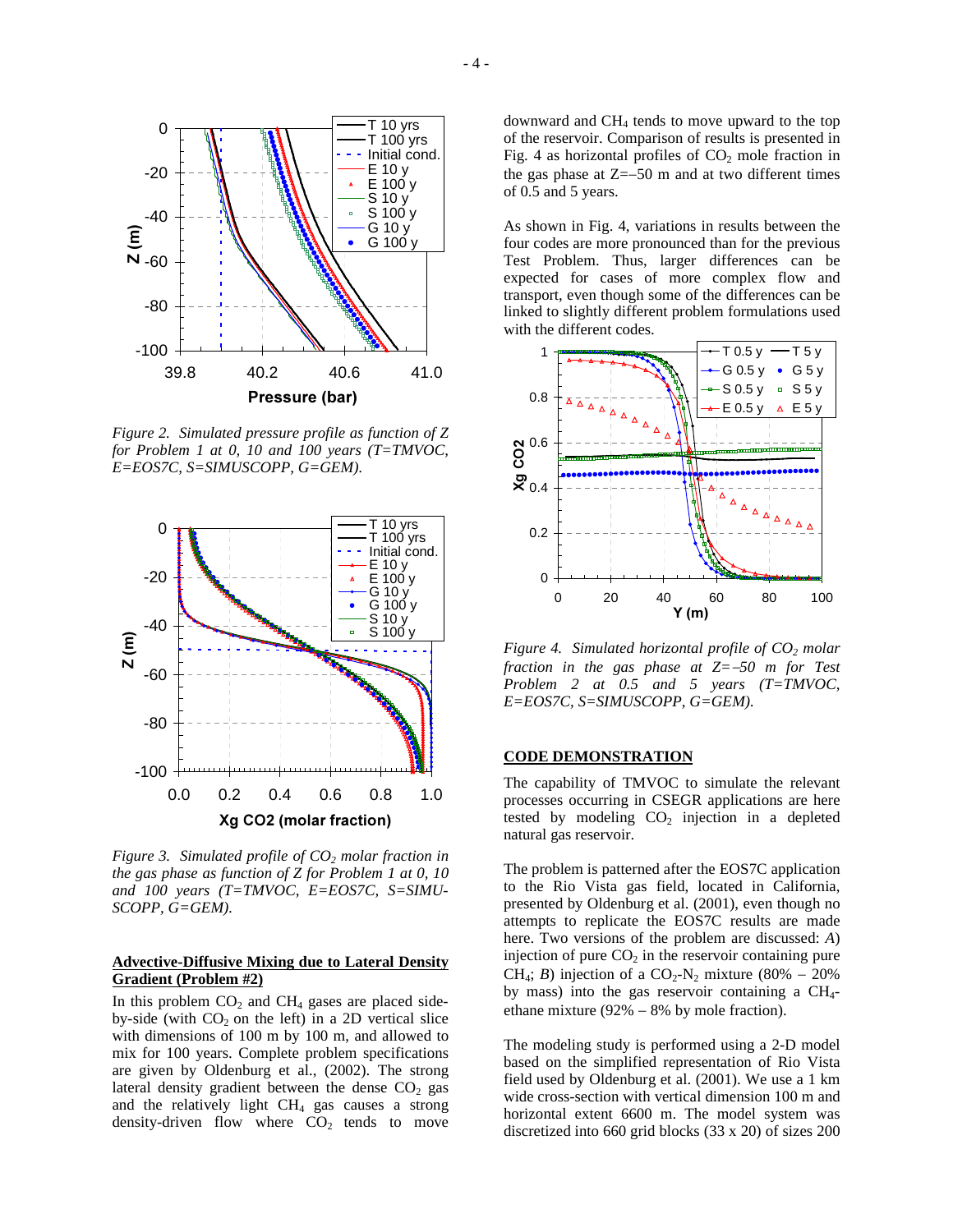m x 5 m in Y and Z-directions, respectively, with roof sloping at 0.78 degrees to the west, here corresponding to the left of our model. We assume the reservoir is already depleted by previous gas production, with initial conditions corresponding to a pressure of 40 bar at the water table located at Z=0 on the left side of the simulation domain. Initial conditions within the reservoir were determined by running the system to steady state under the effects of gravity and capillary forces. Pure water properties are also assumed for the aqueous phase. Model properties are summarized in Table 4.

*Table 4. Relevant properties of simplified reservoir model used for code demonstration (after Oldenburg et al., 2001).*

| <b>Property</b>                    | Value, units                                              |  |  |
|------------------------------------|-----------------------------------------------------------|--|--|
| Porosity                           | 0.35                                                      |  |  |
| Horizontal permeability            | $1.0 \times 10^{-12}$ m <sup>2</sup>                      |  |  |
| Vertical permeability              | $1.0 \times 10^{-14}$ m <sup>2</sup>                      |  |  |
| Capillary pressure                 | Van Genuchten (1980)                                      |  |  |
| m, $S_{lr}$ , $1/P_o$              | 0.2, 0.27, 8.4 $\times$ 10 <sup>-4</sup> Pa <sup>-1</sup> |  |  |
| $P_{\text{max}}$ , $S_{\text{ls}}$ | $-10^{+5}$ Pa, 1                                          |  |  |
| Relative permeability              |                                                           |  |  |
| - liquid phase                     | Van Genuchten model                                       |  |  |
| - gas phase                        | Corey model, $S_{gr}=0.01$                                |  |  |
| Molecular diffusivity gas          | $1.0 \times 10^{-5}$ m <sup>2</sup> s                     |  |  |
| Molecular diffusivity liq.         | $1.0 \times 10^{-10}$ m <sup>2</sup> s <sup>-1</sup>      |  |  |
| temperature                        | $65^{\circ}$ C                                            |  |  |
| Initial pressure at water          | 40 bar abs                                                |  |  |
| table                              |                                                           |  |  |
| Case A: reservoir gas              | 100% $CH_4$                                               |  |  |
| Case $B$ : reservoir gas           | 92% CH <sub>4</sub> , 8% ethane                           |  |  |
| Gas injection rate                 | $8.2 \text{ kg/s}$                                        |  |  |
| Constant extraction press.         | 39 bar abs                                                |  |  |

We simulate 20 years of CSEGR operation, with gas injection taking place at a rate of 8.2 kg/s at a depth of 15 m below reservoir roof and at Y=1900 m, whereas reservoir gas is produced from the upper right-side grid block through a well on deliverability. The CSEGR simulations are performed neglecting water drive effects, by assuming closed system boundaries. The simulated distribution of  $CO<sub>2</sub>$  mole fraction in the gas phase for case  $A$  (pure  $CO<sub>2</sub>$ injection) is shown in Fig. 5, where incipient mixing between injected  $CO<sub>2</sub>$  and reservoir gas is apparent at the well location after 10 years of CSEGR.

The gas production rate and the  $CO<sub>2</sub>$  mole fraction in the extracted fluid are shown in Fig. 6. After an initial increase, the total gas production rate becomes almost constant at a value of 1.95 kg/s from about 4 to 13 years, to increase afterwards when CH<sub>4</sub> mole fraction at the production well declines due to  $CO<sub>2</sub>$ breakthrough.



*Figure 5. Case A: distribution of CO<sup>2</sup> molar fraction in the gas phase after 10 years of CO<sup>2</sup> injection and reservoir gas production.*



*Figure 6. Case A: gas extraction rates and CH<sup>4</sup> mole fraction in extracted gas as function of time during CSEGR.*

The simulated distribution of  $CO<sub>2</sub>$  mole fraction in the gas phase for case *B* (injection of the  $CO_2 - N_2$ ) mixture) is shown in Fig. 7, where the breakthrough of  $CO<sub>2</sub>$  is apparent at the well location after 10 years of CSEGR. The breakthrough of injected gas is better shown in Fig. 8 where the molar composition of extracted reservoir gas is plotted as a function of time. The original reservoir gas composition starts to change after approx. 8 years, compared to the 11 years of case *A*.



*Figure 7. Case B: distribution of CO<sup>2</sup> molar fraction in the gas phase after 10 years of CO<sup>2</sup> - N<sup>2</sup> injection and reservoir gas production.*

This faster breakthrough of injected gases can be explained from the density contrast between injected and reservoir gas for cases *A* and *B*. Density and dynamic viscosity of pure  $CH_4$ , pure  $CO_2$  (case *A*) and of  $CH_4$ -ethane and  $CO_2$ -N<sub>2</sub> mixtures (Case *B*) are shown in Table 5. The density of original reservoir gas is 32.6% and 42.0% of the injected gas density, for Cases *A* and *B*, respectively, facilitating the mixing between injected and reservoir gas in Case *B*.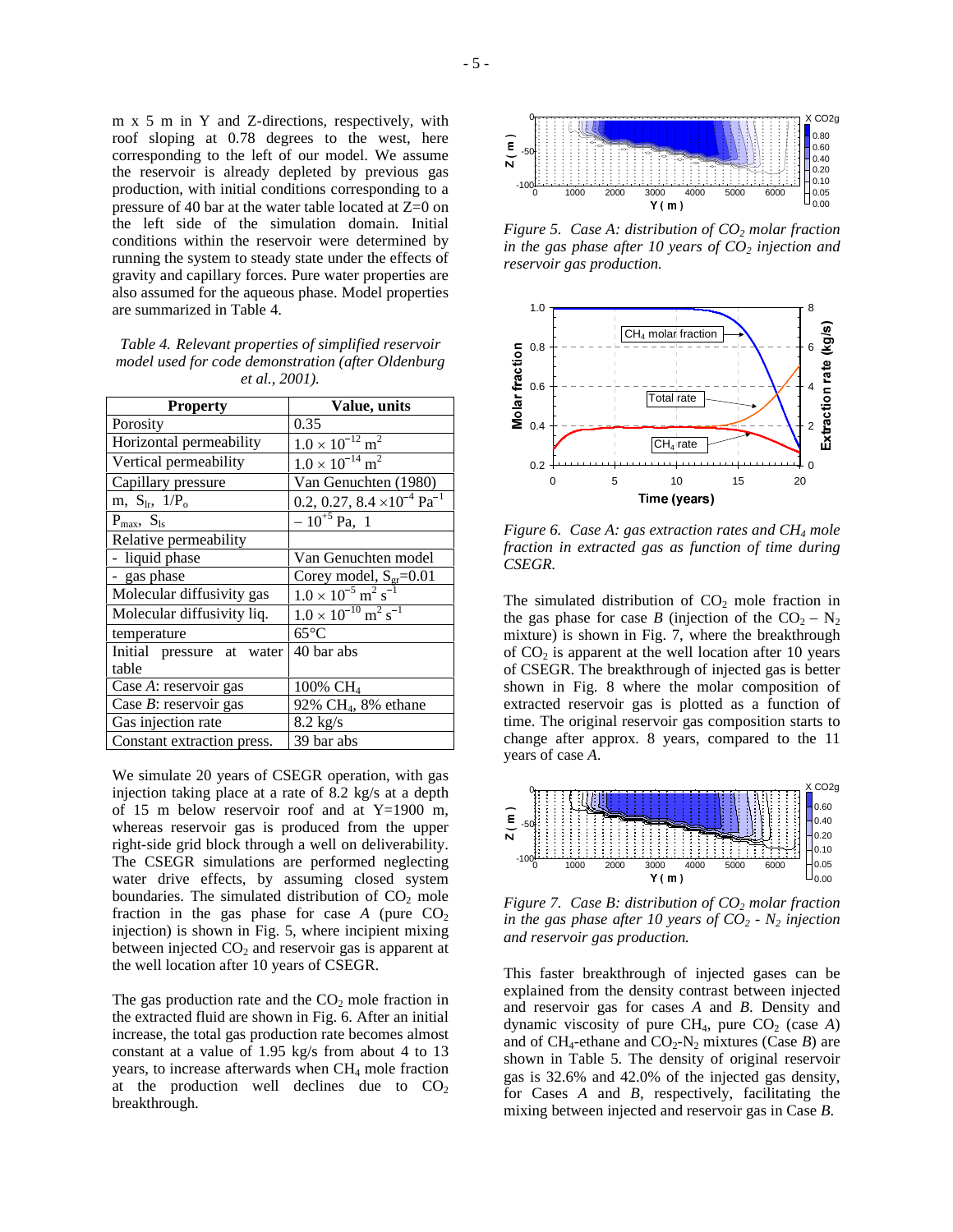

*Figure 8. Case B: gas extraction rates and molar fractions of extracted gases as function of time during CSEGR.*

*Table 5. Density and viscosity of vapor saturated gas mixtures used for cases A and B at initial reservoir conditions (65° C and 40 bar).*

| <b>Gas mixture</b>           | $\rho$ (kg/m <sup>3</sup> ) | $\mu$ (Pa s)             |
|------------------------------|-----------------------------|--------------------------|
| CH <sub>4</sub>              | 24.089                      | $0.12804 \times 10^{-4}$ |
| CO <sub>2</sub>              | 73.861                      | $0.17834 \times 10^{-4}$ |
| 92% CH <sub>4</sub> + ethane | 26.030                      | $0.12650 \times 10^{-4}$ |
| 71.9% $CO_2 + N_2$           | 61.954                      | $0.18537 \times 10^{-4}$ |

The  $CO_2-N_2$  gas mixture has a lower density than pure  $CO<sub>2</sub>$  at reservoir conditions. Thus, at constant injected mass rate, Case *B* injected gas mixture occupies a greater volume in the reservoir with a more efficient displacement of native gases.

The gas production rate from 5 to 10 years stabilizes to a value of approx. 2.75 kg/s against the 1.95 kg/s of Case *A*. It is also interesting to note that  $N_2$ concentration at the well block is higher than in the injected fluid as shown in Fig. 9, where the ratio of  $N_2$  molar fraction to  $(N_2+C_2)$  molar fractions at the well block is always higher than the  $N_2$  concentration in the injected mixture (28.1%), whereas the ethane/  $(ethane+CH<sub>4</sub>)$  ratio remains always constant.

The mechanism responsible for  $N_2$  enrichment at the well block with respect to the composition of injected gas mixture is the much lower solubility of  $N_2$  in reservoir water than  $CO_2$ . Fig. 10 shows the  $N_2$ ,  $O_2$ ,  $CH<sub>4</sub>$  and  $CO<sub>2</sub>$  Henry's constant functions included in EWASG and implemented in TMVOC V.2.0.  $CO<sub>2</sub>$ aqueous solubility at 65°C is about 30 times higher than  $N_2$  solubility. Thus,  $CO_2$  dissolves preferentially in the aqueous phase and the  $CO<sub>2</sub>$  front is then retarded with respect to that of  $N_2$ . It must be pointed out that the aqueous solubility of gases at these reservoir conditions is overestimated by the present TMVOC version, and further studies of this effect using a more accurate solubility model are needed to understand better its significance.



*Figure 9. Case B: molar fractions of ethane and N<sup>2</sup> with respect to* (*ethane*+ $CH_4$ *) and* ( $N_2$ + $CO_2$ *)*, *respectively, at well block as function of time during CSEGR..*



*Figure* 10. *Henry's constant (Kh) values of*  $N_2$ ,  $O_2$ , *CH<sup>4</sup> and CO<sup>2</sup> as function of temperature implemented in TMVOC V.2.0.*



*Figure 11. Initial hydrocarbon reserves, cumulative produced hydrocarbons, and stored injected gases during CSEGR, for Cases A and B.*

Hydrocarbons produced and injected gas stored in the reservoir are shown in Fig 11 as function of time for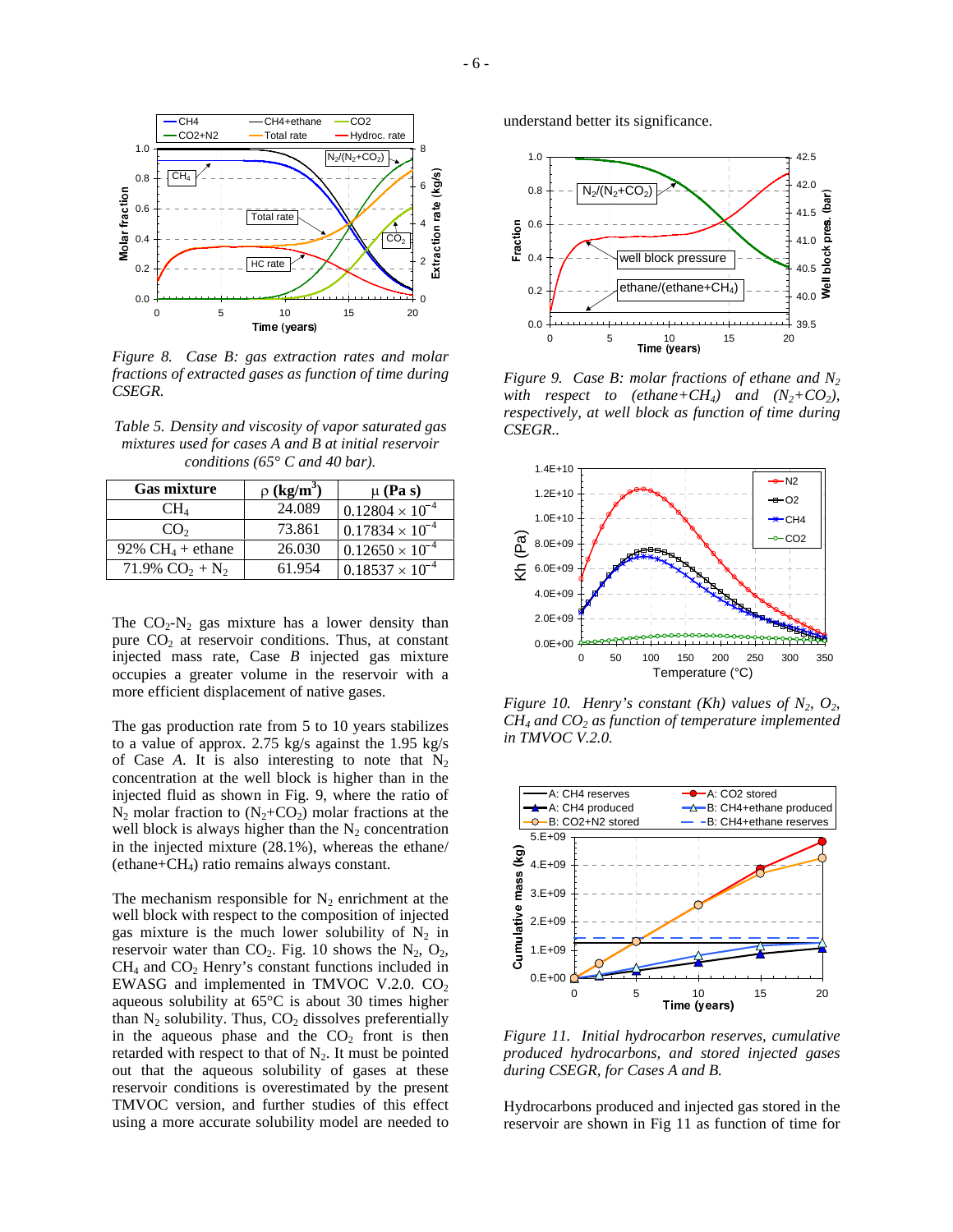Case *A* and *B*, respectively. Initial hydrocarbon inventory is slightly higher for Case *B* due to the higher mixture molecular weight. The constant mass rate of injected gas produces a faster displacement of hydrocarbons for Case *B*, due to the higher specific volume of injected gas at reservoir conditions. Fig. 11 shows also the effects of the earlier breakthrough of injected gases on the efficiency of their disposal.

#### **CONCLUSIONS**

The TMVOC V.2.0 numerical simulator was coupled with a modified version of the PR EOS to model complex gas mixtures at high pressures. The PR EOS includes the modifications suggested by Soreide and Whitson (2002) to accurately model the phase behavior and mutual solubility of mixtures of light hydrocarbons (methane, ethane, and propane) and inorganic gases usually found in natural gas reservoirs  $(CO_2, H_2S$  and  $N_2$ ) in equilibrium with high salinity brines. Gas mixture viscosity at high pressures is calculated as in EOS7C following the model of Chung et al. (1988). The solubility of gases is presently evaluated following a conventional Henry's law formulation, including the effects of temperature and salinity using the salting-out approach; thus, fugacity effects and Poynting correction which are import at high pressures are presently neglected.

Preliminary verification tests have been performed by comparing TMVOC V2.0 against TOUGH2-EOS7C and two other numerical simulators, GEM and SIMUSCOPP, by reproducing two sample problems formulated for an international code intercomparison study (Oldenburg et al., 2002). TMVOC V.2.0 results compare well with those of the other simulators. Some differences are noted which might be due both to different thermodynamic and numerical formulations, and to slight differences in problem specifications.

A code application to the modeling of  $CO<sub>2</sub>$ sequestration with enhanced gas recovery was discussed for code demonstration purposes. We presented the modeling of CSEGR in a sloping depleted natural gas reservoir using a numerical model patterned after the application of TOUGH2- EOS7C to the Rio Vista gas field (CA) performed by Oldenburg et al. (2001). We simulated two different cases for a total of 20 years each: *A*) injection of pure  $CO<sub>2</sub>$ , with pure  $CH<sub>4</sub>$  in the reservoir; *B*) injection, at the same mass rate, of a mixture of  $CO<sub>2</sub>$  and  $N<sub>2</sub>$  (80%) and 20% by mass, respectively) with a mixture of CH<sup>4</sup> and ethane in the reservoir (92% and 8% by molar fraction, respectively).

The lower density at reservoir conditions of gases injected for Case *B* led to a more efficient displacement of hydrocarbons in the reservoir, with

higher extraction rates and early breakthrough of injected gases at the extraction well. The higher viscosity contrast between injected and reservoir gases for Case *B* helped also in a more efficient displacement of hydrocarbons. The higher solubility of  $CO<sub>2</sub>$  in the aqueous phase with respect to  $N<sub>2</sub>$  was responsible for a retardation of  $CO<sub>2</sub>$  in the injected gas front, so that the  $N_2/CO_2$  ratio at the extraction well was always higher than at the injection well. The application shows that compositional effects can be important in modifying the transport properties of gas mixtures Thus, the compositional modeling of CSEGR operations might be justified when complex gas mixtures are involved. In such cases TMVOC V.2.0 can be the modeling tool of choice. We also point out that TMVOC allows also to define more than one gas component to be  $CO<sub>2</sub>$ , or any other gas supported by the code. This means, for instance, that in a simulation we can distinguish the injected  $CO<sub>2</sub>$ from the  $CO<sub>2</sub>$  originally contained in the reservoir gas as a natural constituent.

TMVOC V.2.0 needs additional improvements to enhance the description of processes taking place during  $CO<sub>2</sub>$  sequestration in natural gas reservoirs. The modified PR EOS used should be improved by including n-butane among the gases already supported, following Soreide and Whitson (1992). Fugacity effects on the gas solubility in the aqueous phase should be taken into account as they are significant at the high pressures found in natural gas reservoirs and at conditions expected for  $CO<sub>2</sub>$ disposal. Even if solubility trapping ony makes a minor contribution to  $CO<sub>2</sub>$  sequestration in depleted natural gas reservoirs, the evaluation of gas solubility at high pressure is important for the reliable simulation of mixing processes between injected and original reservoir gases, as well as for the evaluation of fluid-rock interactions and related effects on rock properties.

#### **ACKNOWLEDGMENT**

TMVOC V.2.0 was partially developed in the frame of the R&D project "Clean-up of groundwater and soil contaminated by chlorinated organic solvents", sponsored by the ENI Research Fund. Additional support for this work was provided by Aquater SpA R&D funds, and by the Assistant Secretary for Fossil Energy, Office of Coal and Power Systems, through the National Energy Technology Laboratory, and by Lawrence Berkeley National Laboratory under Department of Energy Contract No. DE-AC03- 76SF00098.

# **REFERENCES**

Aquater. *Line D: Numerical model*. ENI R&D project "Clean-up of groundwater and soil contaminated by chlorinated organic solvents". Report 6004, 2003